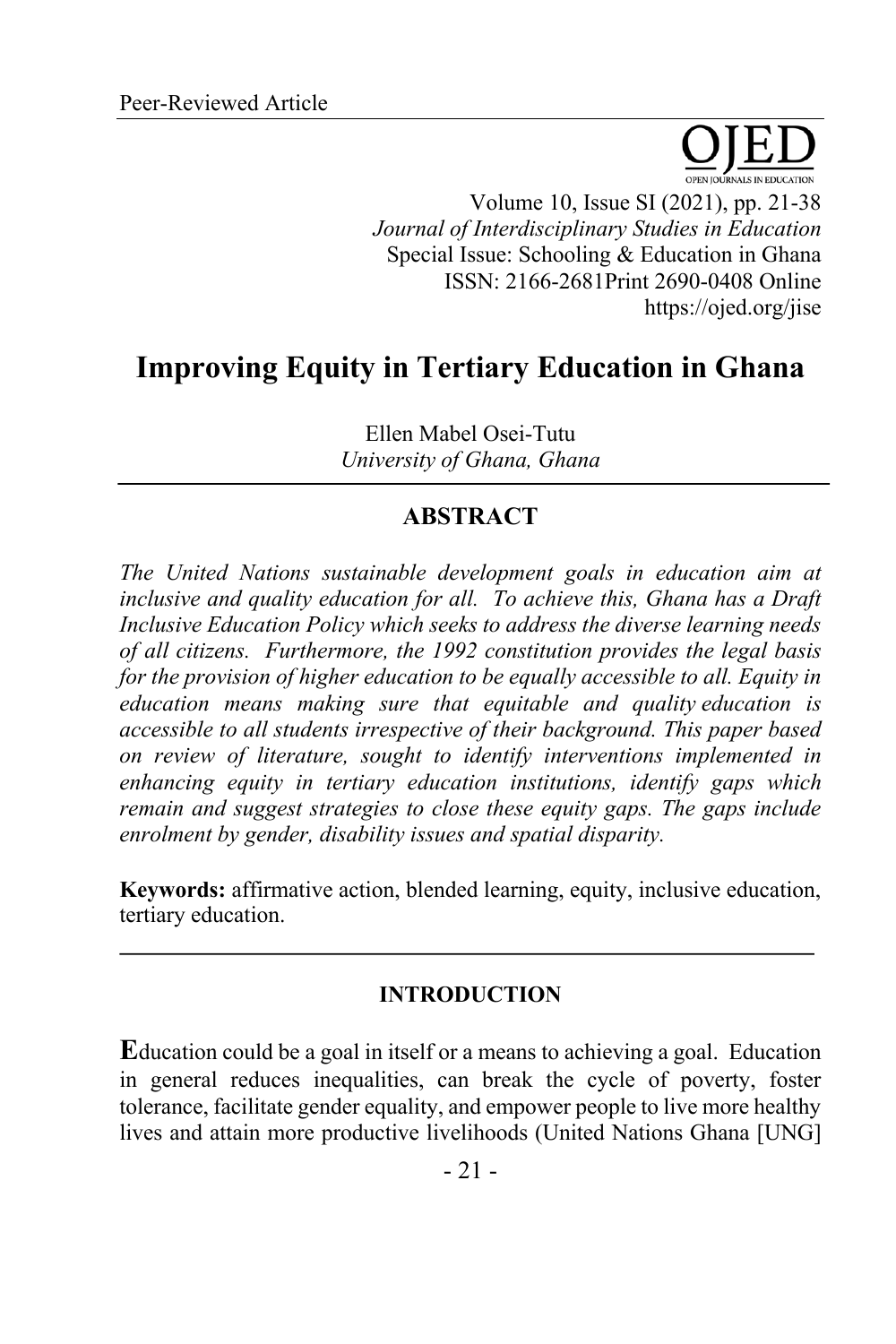& Civil Society Platform Ghana [CSPG], 2017). Higher education is perceived to be instrumental in social development in this knowledge economy the world finds itself (Cloete et al., 2011). To this end, Martin (2010) points out that several countries of the world are working towards providing equitable access to tertiary education. The ultimate aim of attaining tertiary education is being employed. All things being equal, if access to tertiary education is equitable and a person successfully passes through there is likelihood of that person finding a job.

The business of creating avenues for access and success in tertiary education for all persons has been around for a long while (Swanzy et al., 2019). Martin (2010) acknowledges that there have been concerns over equity in higher education since the 1970s and these concerns, Swanzy et al. (2019) indicate have been the basis for many tertiary education reforms in several countries. Swanzy et al. add that these reforms resulted in expanded access for formerly underrepresented groups in higher education to gain increased access in these countries.

For instance, Samoff and Carol (2003) indicate that concerns over equity in education were raised around 1992 in Ghana and so it got enshrined in the 1992 constitution but its implementation had to wait till 1993. Ghana has since then made frantic efforts at ensuring equity in her higher education system. Unfortunately, available data on Ghana suggest that tertiary education is still bereft with gross inequity (Atuahene & Owusu-Ansah, 2013).

#### **The Concept of Equity in Education**

Barrow and Grant (2019) explained equity in higher education to be generally linked to the equal opportunity - that is access, and equal outcomes narratives that are influenced by the removal of barriers and, usually enhanced by implementing targeted programmes. Barrow and Grant's exposition is evident in Ghana's strife for equity in higher education. In the last decade, Ghana has with targeted programmes like affirmative action, (such as lowering the entry requirement for females into universities) made strides in getting some marginalized and underprivileged individuals, enrolled in higher education (Darvas et al., 2017). In spite of this success chalked, several other intellectually competent students are denied admission by reason of institutional barriers – including insufficient academic and residential facilities (Atuahene & Owusu-Ansah, 2013). Equity in higher education does not end with access; and so, the African Higher Education Summit (AHES, 2015) has emphasized the need to have holistic and responsive strategies to ensure equity. AHES asserts that these strategies should go beyond access to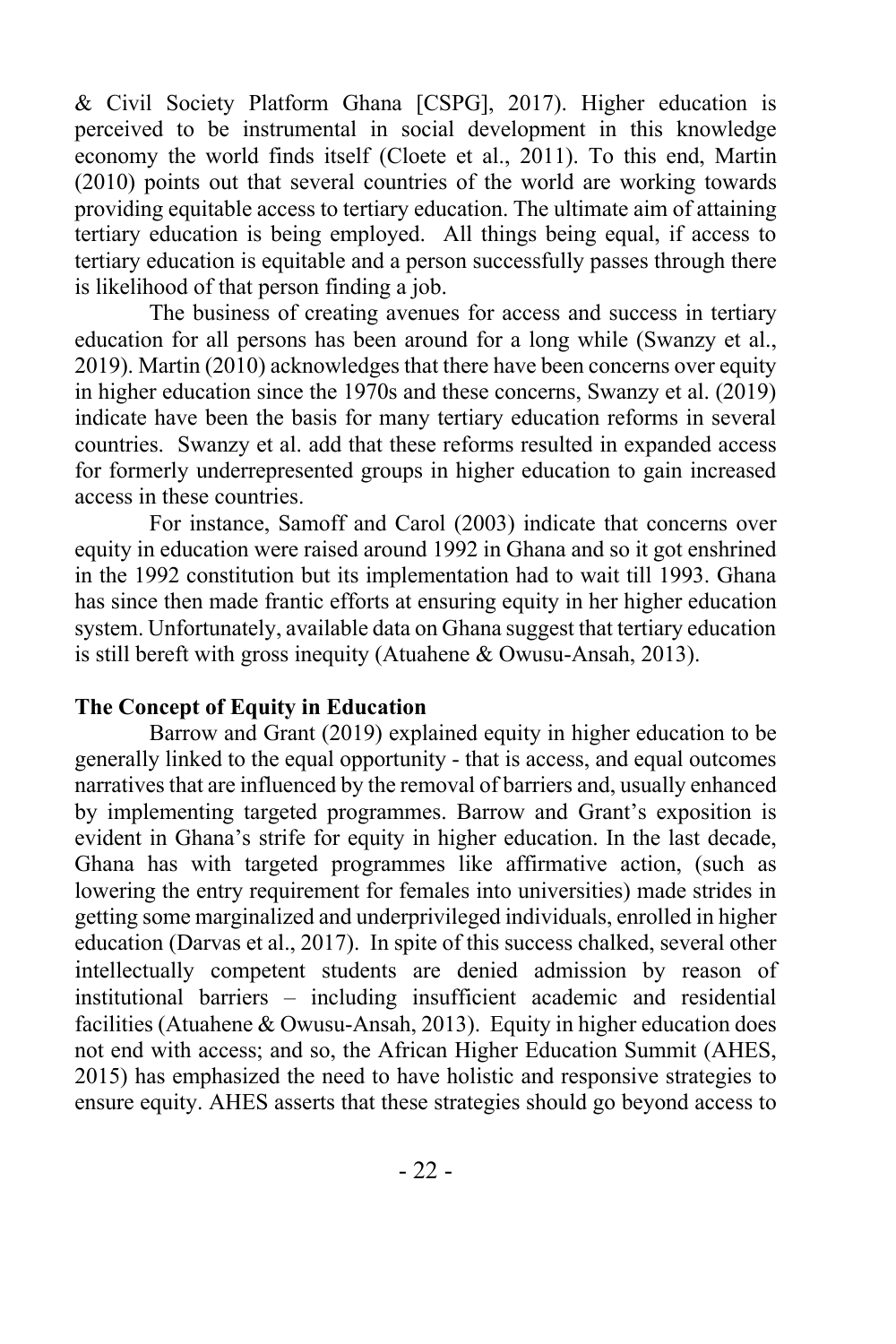tertiary education to challenge equity issues that impede the participation and performance of vulnerable groups within higher education institutions.

Similarly, the Organization for Economic Cooperation and Development (OECD, 2012) has indicated that equity in tertiary education provides equal opportunities for access and success. This means that circumstances beyond an individual's control such as birthplace, ethnicity, language and disability should not influence a person's access and success to tertiary education opportunities (OECD, 2012). Essentially, equity in tertiary education goes beyond providing individuals the opportunity to enter a tertiary education system but also making room for these individuals to meaningfully participate in and interact with the educational system for the best possible outcome. This explains why Tudzi et. al (2020), state that although tertiary institutions in Ghana are trying to ensure equity to all, including people with disabilities, there are only a handful disability friendly systems and facilities on campuses in the Ghanaian tertiary education space. Thus, there is more to be desired in ensuring equity (Tudzi et. al, 2020). Furthermore Ashigbi (2011) has bemoaned that it is general knowledge that people with various forms of impairment are seriously challenged in their daily interaction with the tertiary education system in Ghana. It is worthy however to note that the University of Ghana, has put in place systems like the Office of students with special needs which has facilities like braille library for visually impaired students to successfully and meaningfully participate and interact with the educational system (University of Ghana, 2019).

Salmi and Bassett (2014) add a new perspective to the equity conversation when they identify three dimensions of equity in relation to tertiary education as:

- equity of access, which consists of offering equal opportunities to enrol in tertiary education programs and institutions.
- equity of results, which relates to opportunities to advance in the system and successfully complete tertiary level studies; and
- equity of outcomes, which looks at the labour market outcomes of various groups.

These dimensions give angles from which the equity in higher education can be looked at, that is, admission, experiences and completion. Tackling equity from the access dimension, Ghana has seen the growth and establishment of several higher education institutions, both public and private. These growth and establishments expand access to higher education (Akplu, 2016). Again, for equity of results, Ghana has put in place Students Loan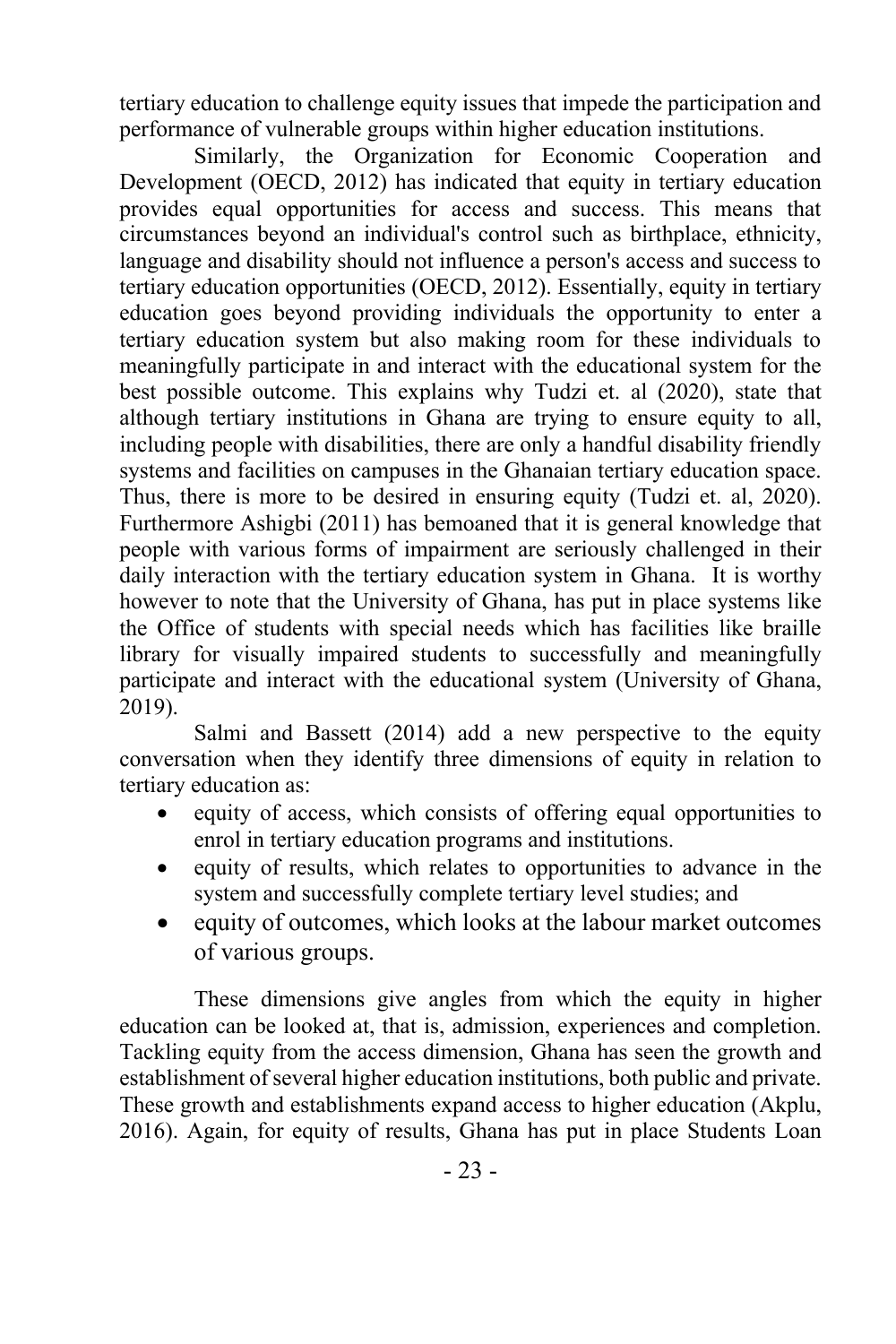Trust Fund which help students to access funds. Also, a good number of tertiary institutions have students' financial aid and scholarship offices to help remove cost barriers that may prevent a student from pursuing their educational goals (University of Ghana, 2017). With equity of outcome, the National Accreditation Board has been instituted to ensure strict compliance quality standards in order to ensure all students pass out of tertiary institutions exposed to quality education (Utaka, 2008).

In another vein, Thomson (2013) explains equity in higher education as an 'arithmetic equation of the distribution of goods/benefits [such as higher education] among population groupings [should be] roughly the same proportion as they are in the wider society' (p. 175). Thomson's explanation indicates that there is lot to be done to achieve this in the Ghanaian tertiary education space. A critical look at the tertiary education space in Ghana shows a disproportionate concentration of tertiary institutions in the southern zone to the detriment of the northern zone.

#### **Education System in Ghana**

The Ministry of Education (MOE) is ultimately responsible for the education system in Ghana, specifically, policy formulation. Other agencies report to MOE and the largest is Ghana Education Service (GES) which is responsible for delivering pre-tertiary public education. Basic education consists of two years kindergarten, six-year primary and three years Junior High School (JHS) which are free and compulsory. Beyond this is secondary level which leads to tertiary education. People with disabilities have special education. There is also non-formal education to improve literacy levels.

Government contributes a major part of the financing of education particularly, paying of wages. The Ghana Education Trust Fund (GET Fund) has an earmarked proportion that is spent on goods, services and capital. Internally generated funds (IGF) are also available and at the tertiary level and contribute 50% of expenditure (MOE, 2018). There are three autonomous bodies in charge of management of Education in Ghana: The National Inspectorate Board (NIB), the National Teaching Council (NTC) and the National Council for Curriculum Assessment (NACCA) responsible for systems accountability.

Private tertiary institutions are directly under MOE and make about half of all tertiary institutions in Ghana. Most tertiary institutions are selfregulated though there are supervisory bodies – National Council for Tertiary Education (NCTE) and National Accreditation Board (NAB) (now known as Ghana Tertiary Education Council) to oversee their activities. Tertiary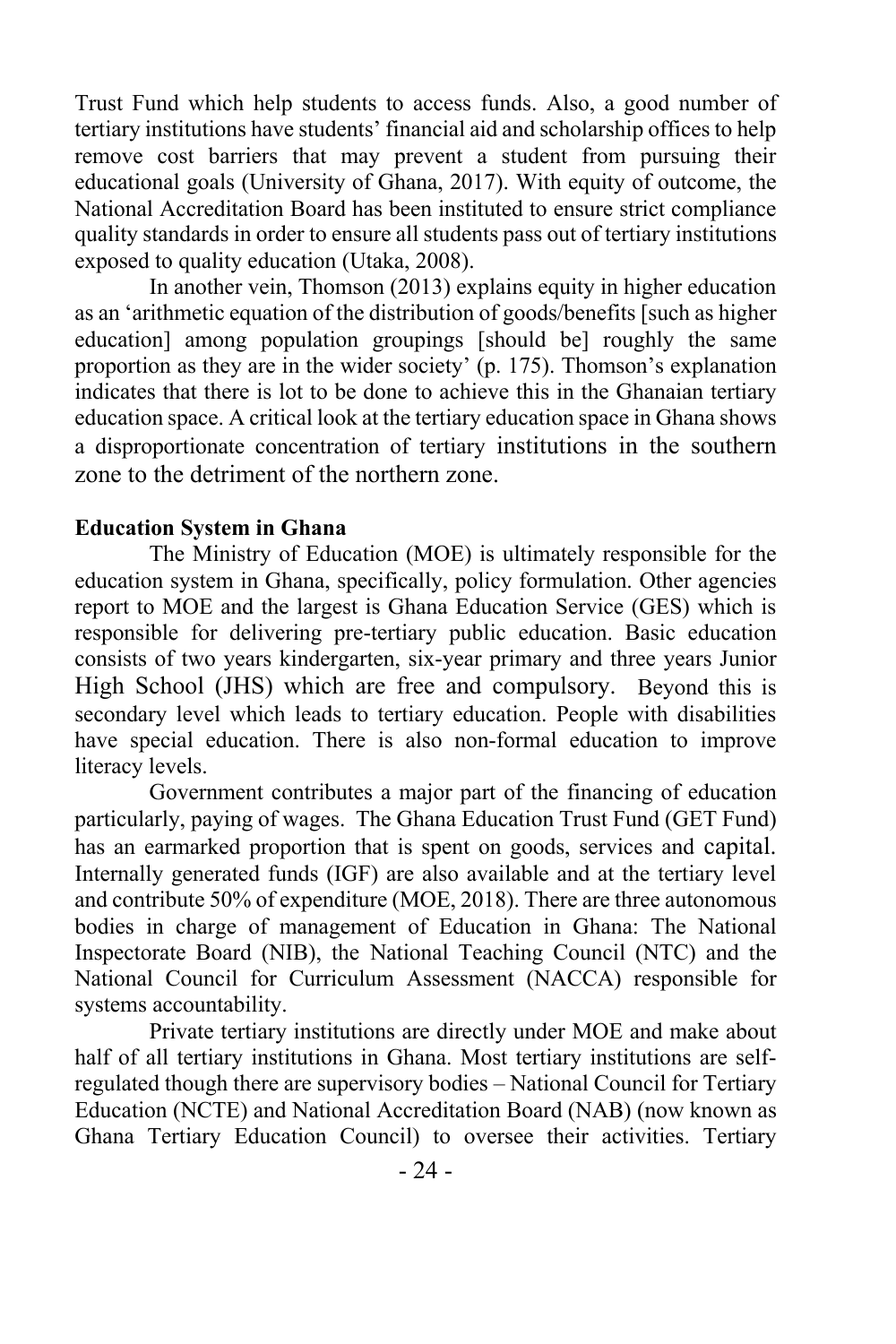education in Ghana consists of Universities, Colleges of Education, Nursing Training Colleges and Technical Universities. As of 2018, there were a total of 212 accredited tertiary institutions in Ghana. These were mainly made up of private institutions offering degree and Higher National Diploma (HND) programs (38.2%), public Colleges of Education (18.4%), public Nursing Training Colleges (11.8%) private Nurses Training Colleges (6.1%) and public universities (4.7%) (National Accreditation Board, 2018).

In spite of the number of tertiary institutions in Ghana, authorities acknowledge the difficulties surrounding ensuring equity in tertiary education (Glavin, 2017). This is in spite of the provisions in the 1992 constitution of Ghana. Section 25c of the 1992 constitution states "higher education shall be made equally accessible to all, on the basis of capacity, by every appropriate means, and in particular, by progressive introduction of free education" (p. 24). In addition, one of the objectives of education in this same constitution is "The state shall subject to availability of resources provide …equal access to university education or equivalent education…" (p.35). These provisions in the constitution are expected to provide equity in tertiary education in Ghana as this constitution provides legal backing for this to be achieved.

The Constitution goes on to specifically make provision for people with disability in Ghana to be properly catered for. Section 29 (6) of the 1992 constitution of Ghana which deals with people with disabilities states that "As far as practicable, every place to which the public have access shall have appropriate facilities for disabled persons" (Republic of Ghana, 1992, p. 26).

Another document in Ghana that seeks to provide the educational needs of all citizens is the Draft Inclusive Education Policy (Republic of Ghana, 2013). This policy states that under no circumstance should tertiary and higher education institution (both public and private) deny an applicant admission on the basis of his or her special needs. Admission therefore should be given to an applicant who satisfies the minimum admission requirements. It further states that concessionary admission should be given to candidates who manifest special needs (Republic of Ghana, 2013).

With these provisions in the constitution, the government and other stakeholders in tertiary education in Ghana are mandated to ensure the provision of equal access to tertiary education for all. What is evidently missing in the 1992 constitution is the issue of equity which is what Ghana should be striving to achieve. Equal access is good but not sufficient in the provision of education. What is more important is equity which is expected to ensure fairness and better access to all.

On this basis, this paper focuses on tertiary education in Ghana with the objective of identifying some initiatives which have been implemented to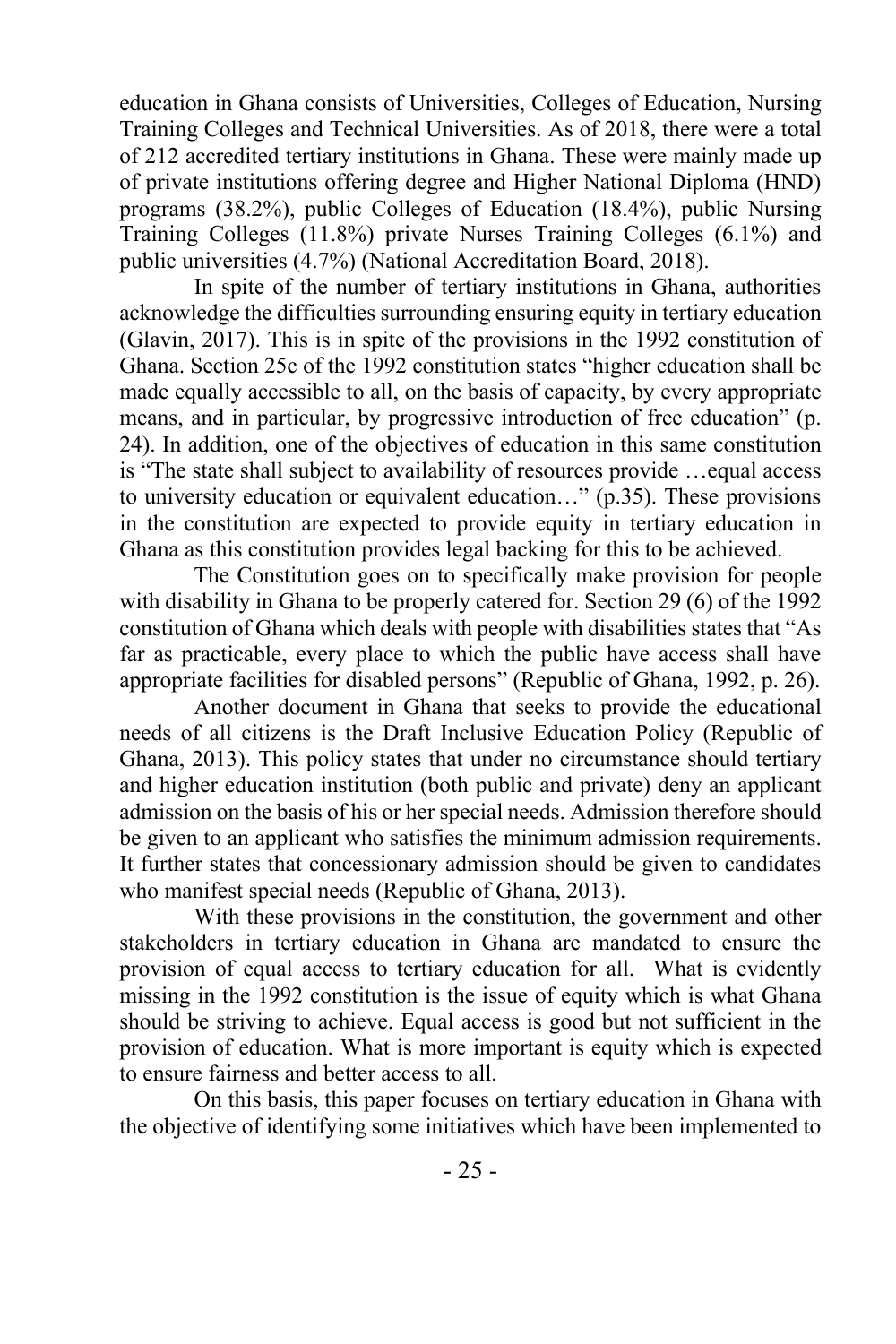enhance provision of equity in tertiary education in Ghana, gaps which still remain in the provision of equity, particularly equity of access, in tertiary education and then suggest strategies for filling these gaps.

## **PROVIDING EQUITY IN TERTIARY EDUCATION IN GHANA**

With regards to equity in tertiary education, Darvas et al. (2017 have reported that Ghana is one of the success cases in Sub-Saharan Africa. According to them "Ghana is one of the few countries in the region wherein students from households in the bottom quintiles of income distribution represent a respectable share of tertiary enrolment" (page 79). This section highlights some efforts made towards providing equity in tertiary education in Ghana. It follows up with some gaps which still remains and then finally outline some strategies to overcome these gaps.

Some successful initiatives that have been put in place to ensure equity and these include the running of access courses, evening and weekend schools and the growth and expansion of tertiary institutions.

## **Access courses for mature students**

Adu-Yeboah and Forde (2011) define mature students [mature applicants] as students with no tertiary education who attempt undergraduate studies at or after the age of 25 years and also possess non-standard entry qualifications. Just like several other tertiary institutions in Ghana, the Ghana Technology University College (2020), for instance, reports of taking mature applicants through some courses referred to as access courses. They usually undertake basic topics in Mathematics, English and General Paper. These are the basic subjects that enable applicants without the standard entry requirements for tertiary education to attain tertiary education (Ghana Technology University College, 2020). These courses usually cover a period of about six weeks and are done at weekends to enable these applicants who are mainly workers to have the time to participate. This intervention provides an avenue for those who do not meet the traditional entry requirements for them to gain admission into tertiary institutions. The main challenge with this is that younger prospective applicants will have to wait till they are twentyfive years or more to be able to access this opportunity.

## **Evening and Weekend Schools**

There are a number of degree and professional programs such as accounting and administration that are done on part-time basis. Classes for such programs are usually held in the evenings and during weekends. This is another avenue for students who are mainly full-time workers to further their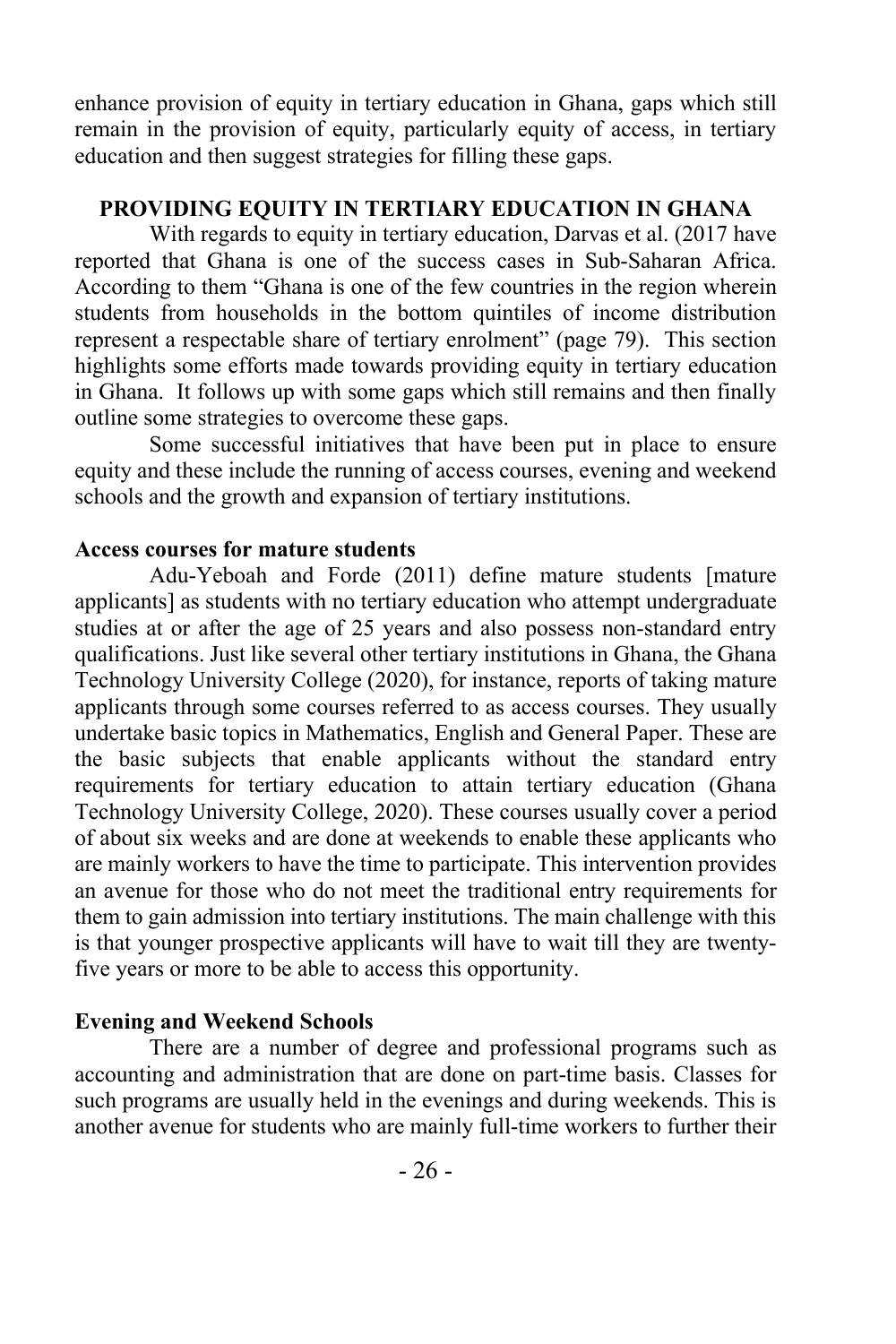education. The main challenge posed by this is that these workers have time constraints, hence they may hardly make time for other social activities because the time for these activities are taken up not only by lectures but time to read, research and undertake assignments (Goode, 2017).

#### **Growth and Expansion of Tertiary Institutions**

The last decade has seen a tremendous increase in the number of tertiary institutions in Ghana. Data from the National Accreditation Board (NAB, 2019) indicate that between 2010 and 2020, there has been an increase in the total number of public universities from as low as eight (8) institutions to as high as twenty-four (24). Additionally, the number of private high education institutions has shot up from fifty-one (51) to eighty-nine (89) for the same period (NCTE, 2019). Accompanying these growths and expansion is a tremendous increase in enrolment - that is, an increase from 147,727 in the 2010/11 academic year to 348,845 in the 2018/19 academic year (NCTE, 2019).

Additionally, the growth and expansion has led to the opening of new tertiary institutions and satellite campuses in regions where there were few or no tertiary institutions. This tends to reduce the spatial disparity in access. On the face value, this growth and expansion demonstrates the opening-up of educational opportunities for marginalized social groups such as women, poorer segments of the population, and residents of marginalized northern parts of Ghana (Ayelazuno & Aziabah, 2021).

#### **THE EXISTING GAPS**

#### **Gender Disparity in Enrolment**

The National Council for Tertiary Education as shown in Table 1 indicated that no tertiary institutions in Ghana have been able to achieve the national target of 50:50 for all students, (that is, equal numbers of both males and females) enrolled in tertiary education institutions (NCTE, 2014). It is only in private Colleges of Education that the expected ratio is quite close (54:46) with the worst 'offenders' being the public universities, polytechnics (now called Technical Universities) and particularly Colleges of Agriculture. At the other end is Nurses Training Colleges which tend to be female biased having a ratio of 20:80 (male to female). This shows that in spite of the tremendous increase in enrolment, gender disparity still remains an issue to be dealt with. Moreover, in some Universities in Ghana for instance, although the issue of affirmative action is captured in their strategic plans, there is no document on affirmative action to aid its implementation (Taylor, 2016).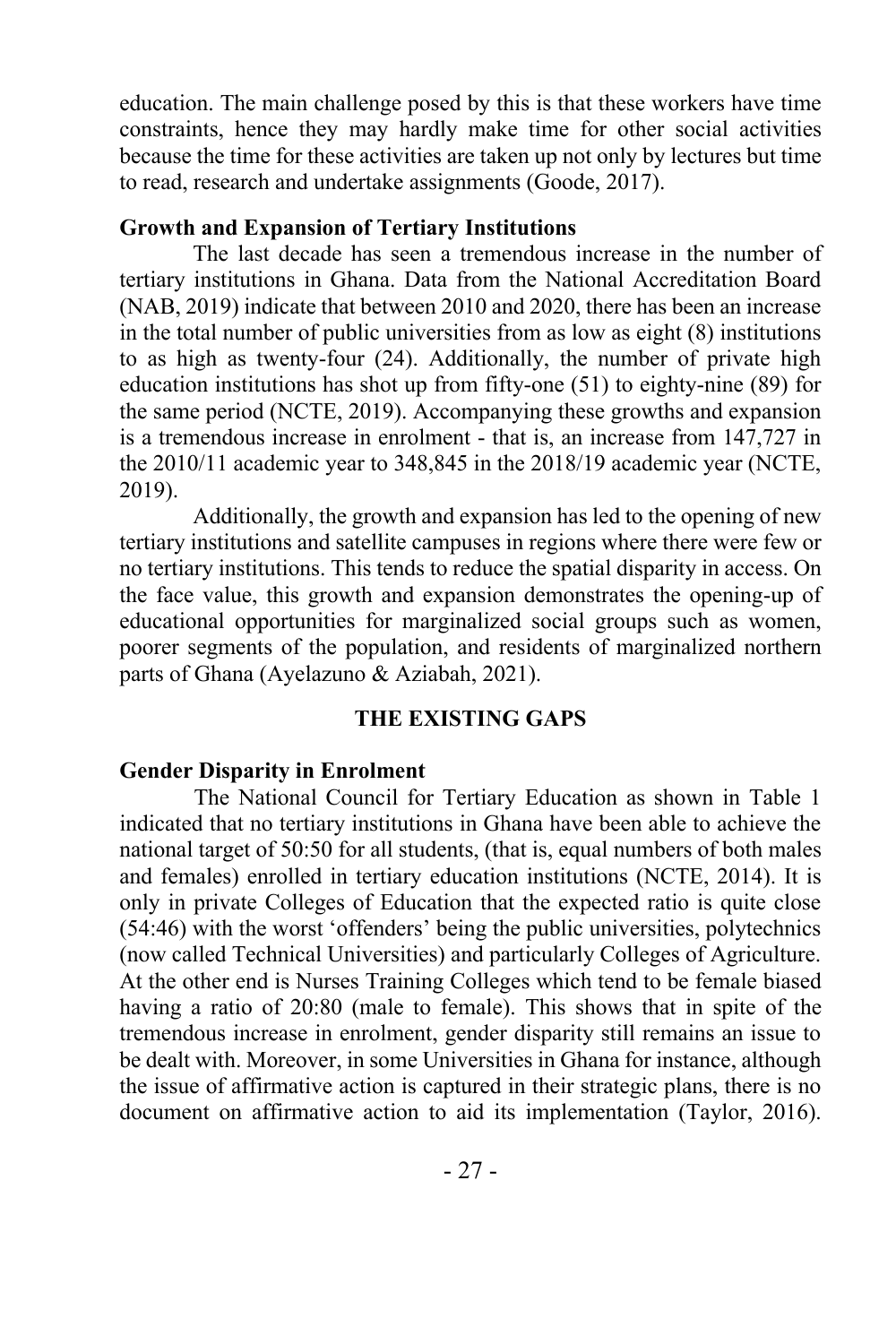No. Name of Institution Male-Female Ratio 1. Public Universities 65:35 2. Polytechnics (Technical Universities) 65:35 3. Public Colleges of Education 57:43 4. Private Colleges of Education 54:46 5. Public Specialized Institutions 59:41 6. Private tertiary Institutions 57:43 7. Nurses Training Colleges 20:80 8. Colleges of Agriculture 91:9

Table 1 *Male-Female ratios in tertiary institutions in Ghana*

Source: NCTE, (2014)

## **Less Disability Friendly Tertiary Education**

Statistics available at the Ghana Statistical Service (GSS) indicate that very few people with disabilities have attained education at the tertiary level. For the whole country, only 4.5% have gone beyond the secondary level (GSS, 2014). According to Ashigbi (2011), these few individual's with various forms of impairment who get enrolled also face grave challenges with the mainstream educational system. They are faced with challenges like inaccessible built environment, negative social stigmatization and exclusion in their quest to acquire quality education. These challenges tend to manifest themselves as learning barriers to students (Kpodoe et al., 2019). This puts equity at bay, particularly equity of results as espoused by Salmi and Bassett (2014).

## **Spatial Disparity**

Analysis by Atuahene and Owusu-Ansah (2013) on three of Ghana's leading public universities revealed that majority of their students were largely from five of the then ten administrative regions of Ghana. They added that these five regions are those regions considered to be relatively wellresourced economically, and they include Greater Accra, Ashanti, Central, Volta and Eastern regions. In essence, access to and participation in tertiary education are disproportionately skewed against the deprived areas. No wonder Atuahene and Owusu-Ansah averred that the chances of gaining admission into a Ghanaian higher education institution is about 10 times less likely for students from schools located in deprived areas. Additionally,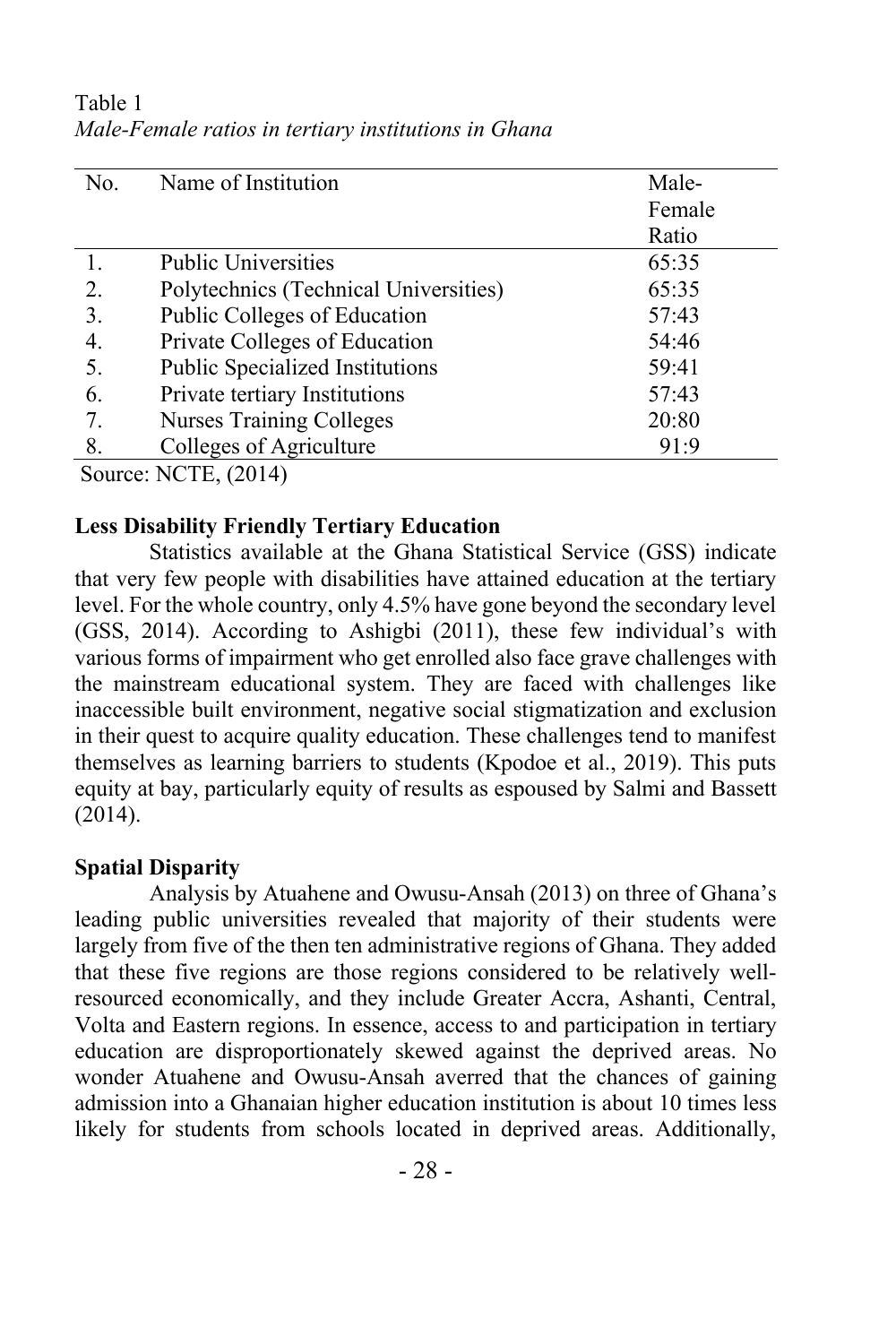private tertiary institutions are unfairly distributed across the country as presented in Table 2.

|                   |           | Private tertiary Institutions* |       |                   |
|-------------------|-----------|--------------------------------|-------|-------------------|
| Region            | Frequency | $\%$                           |       | % of Population** |
| Western           |           | 1.2                            | 9.6   |                   |
| Central           | 9         | 11.0                           | 8.9   |                   |
| Greater Accra     | 39        | 47.5                           | 16.3  |                   |
| Volta             | 3         | 3.7                            | 8.6   |                   |
| Eastern           | 6         | 7.3                            | 10.7  |                   |
| Ashanti           | 14        | 17.1                           | 19.4  |                   |
| Brong Ahafo       | 4         | 4.9                            | 9.4   |                   |
| Northern          | 3         | 3.7                            | 10.1  |                   |
| <b>Upper East</b> | 2         | 2.4                            | 4.2   |                   |
| <b>Upper West</b> |           | 1.2                            | 2.8   |                   |
| Total             | 82        | 100.0                          | 100.0 |                   |

Table 2 *Distribution of private tertiary institutions in Ghana*

Source: \*National Accreditation Board (n.d.)

\*\* Ghana Statistical Service (2012b)

Matching the distribution of population size with the distribution of private tertiary institutions shows that the distribution is not balanced. Two instances can be stated here. The first is Greater Accra region and the next is Northern region. Greater Accra region's portion of the population size of Ghana is 16.3% however, it has almost 48% of the private tertiary institutions in the country. In the case of the Northern region, while its share of population size is 10%, it has less than 4% of private tertiary institutions in Ghana. Proximity has been identified as only one aspect of access (Segbenya et al., 2019). Abdul-Kahar and Mahmoud (2014) for instance have indicated that other issues, especially having the financial means to pay for fees, meals, etc. are very critical in students enrolling and staying in school. This is especially at the tertiary level of education where some of these expenses are borne by students.

## **Expensive Private Tertiary Education**

Private Tertiary Institutions (PTI) have been established to among others, help handle the high demand for tertiary education (Atuahene  $\&$ Owusu-Ansah, 2013). Kwakwa et al. (2012) explains that these PTIs mostly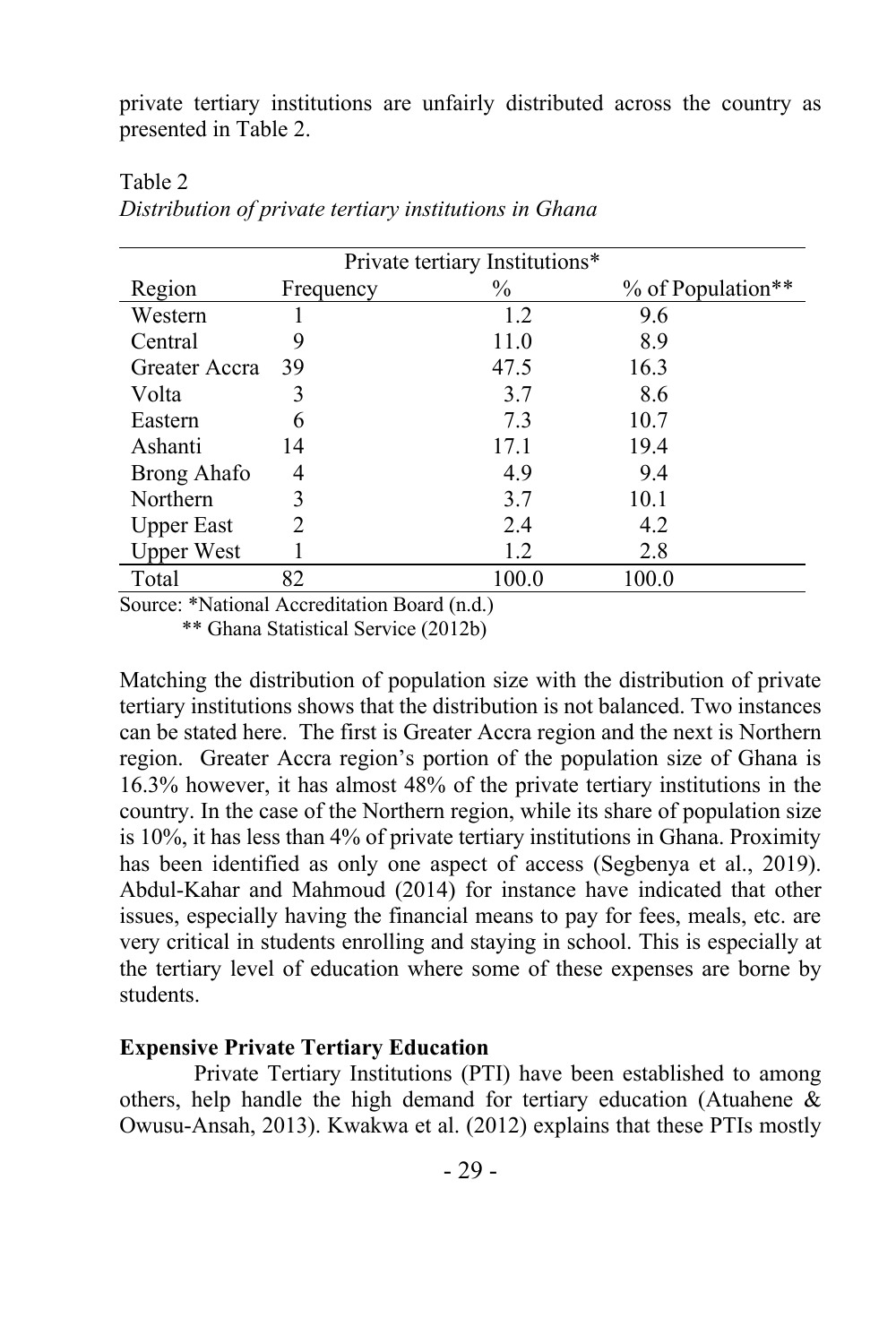admit qualified applicants who do not get absorbed by the subsidized public tertiary institutions and will be able fund an unsubsidized tertiary education. Data from the National Accreditation Board (2016) implies that PTIs enrol about 26% of students who complete senior high schools every year. Swanzy et al. (2019) admit that despite the commendable efforts of these PTIs in closing this equity gap, they find it difficult to close the gap for people from low socio-economic background and rural areas due to their relatively high fees. Anecdotal evidence suggests that they look for other means to pay their fees. Such means include borrowing, depending on relatives and doing 'odd' jobs to earn some money. With this situation, GETFund allocation will go a long way to ease the cost burden on students, thereby enhancing students' access and success in tertiary education institutions. It has been argued that for equity of access to be achieved, there should be fair financing. This means that funds should be available to help support students who may not be able to pay fees. This is because if one cannot enter a tertiary institution because one cannot pay fees then all other benefits provided at the tertiary level will also not be available to that person.

## **MEASURES FOR IMPROVING EQUITY IN TERTIARY INSTITUTIONS**

#### **Affirmative Action for Vulnerable Groups**

Higher Education Institutions (HEI)s use affirmative action to correct imbalances skewed against certain vulnerable groups trying to access higher education (Yusif & Ali, 2013). With affirmative action, concessions are made for vulnerable and less privileged individuals in the society who at least meet the minimum requirements for a competitive enrolment (Swanzy et al., 2019). There is an apparent confidence in affirmative action to help redress the inequities in the Ghanaian higher education sector particularly against women; no wonder certain institutions like University for Development Studies (UDS) increased its female enrolment by 61% in 2004, 8% in 2005, 56% in 2006, 41% in 2007, and 27% in 2008 with affirmative action (Swanzy et al., 2019). Other institutions can implement certain affirmative action interventions to tackle the inequities against women.

Additionally, affirmative action can be used to secure admission for students with special needs i.e., those with physical disabilities as well as those from less endowed schools (Atuahene & Owusu-Ansah, 2013). Less endowed schools are those that lack basic amenities and are sited in rural areas and poor urban communities (Swanzy et al., 2019). These schools lack teachers and infrastructure among other facilities, all schools follow the same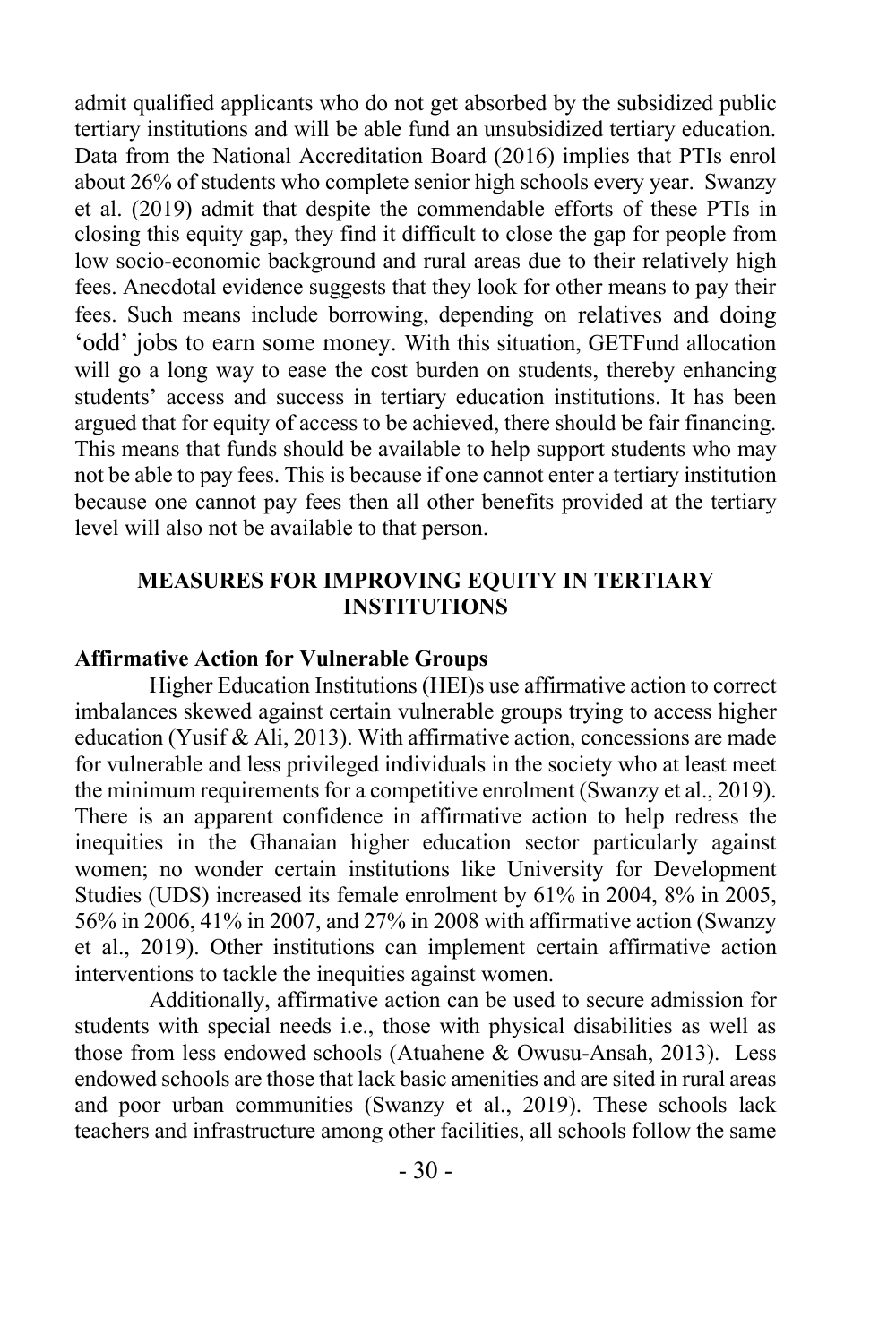curriculum and write the West Africa Senior Secondary Certificate Examination (Opoku-Asare & Siaw, 2015). This clearly is an issue of equity as it does not provide fair opportunity for students from these less endowed school to enter tertiary institutions.

It is the view of Morley et al. (2007) that tertiary education institutions would do well to provide a quota of their admissions to students from such schools to provide equity at the tertiary education level. The Ministry of Education has provided policy guidelines for this (Atuahene & Owusu-Ansah, 2013). The Ministry of Finance through the Ministry of Education should provide resources for tertiary education institutions which make efforts at providing access to students of all backgrounds to encourage them to do more. This will also be an incentive for other institutions to follow suit.

## **Implementation of Inclusive Education**

Inclusive Education (IE) is explained by Senadza et al. (2019) to be a dynamic process of addressing and responding to the varying needs of all students by removing any form of exclusion caused by the educational system. Senadza et al. further state that this form of education accommodates all [students] irrespective of their physical, intellectual, social, emotional, linguistic or other conditions, including [people] with disabilities. However, Mullins and Preyde (2013) have stated that in tertiary education institutions, students with disabilities are often faced with challenges like inaccessible curricular, negative attitudes and architectural barriers. Also, according to Morgado et al. (2016) these challenges emanating from tertiary education institutions narrow access to higher education for these students with disability and may cause them to discontinue their studies even before they get their first degree. This means implementing inclusive education will ensure students with special needs are well received and supported to successfully go through tertiary education. It is thus recommended that IE be implemented by incorporating the needed technology, for example braille and other learning aids, into the curricula, restructure universities' architecture to make it more accessible for students with disability and establish support systems especially for these students (Morgado et al., 2016).

The University of Ghana for instance has created an office with facilities for students with special needs and must be commended for it. There is however, still room for improvement. There is the need for the general environment and facilities in all tertiary institutions to be made friendly to accommodate these students. At the secondary school level and below, special schools have been created for them. At the tertiary level however,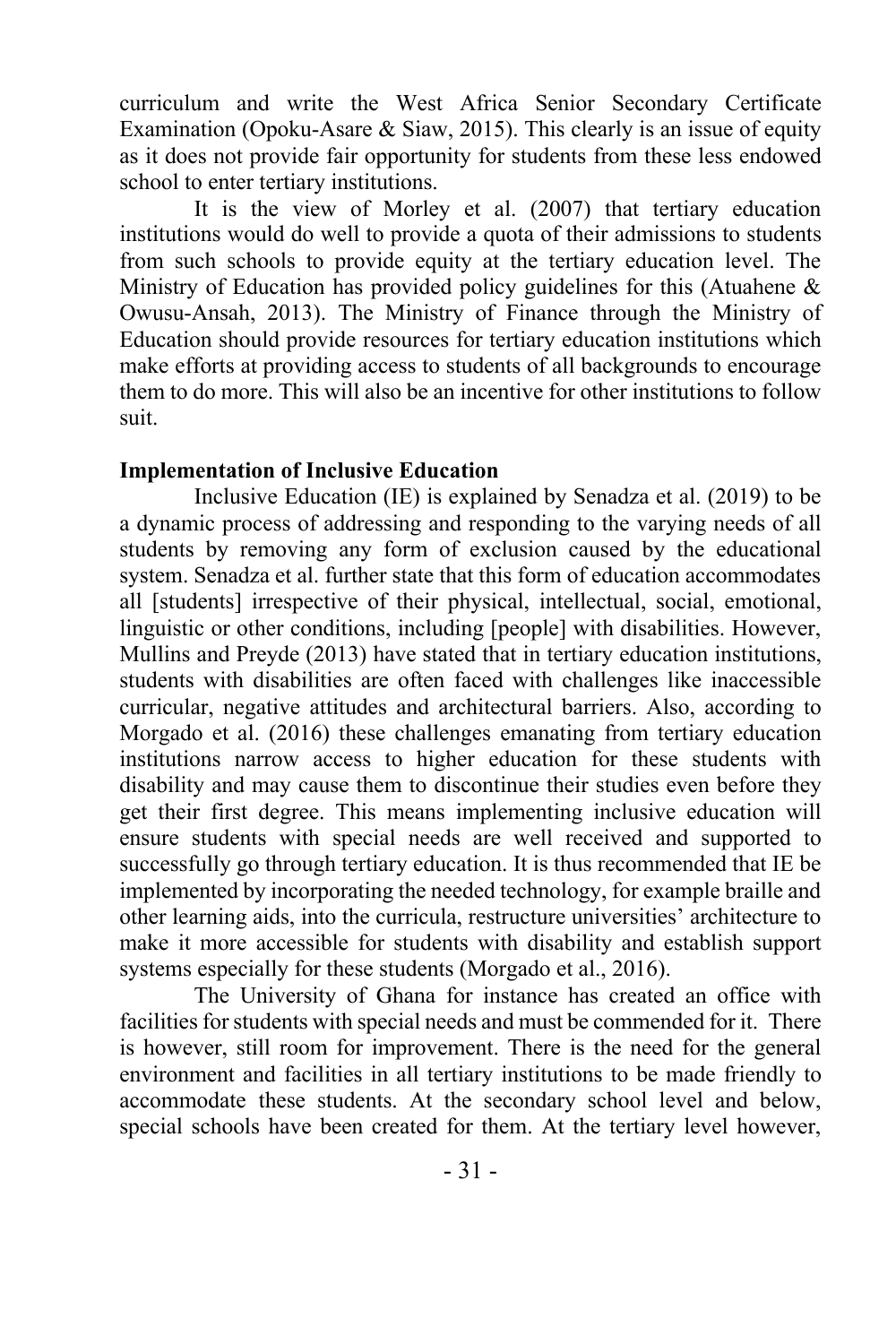there is no such thing and they are integrated into the mainstream. Since these students are ideally expected to move to the tertiary level, it will be appropriate for tertiary education institutions to re-engineer their systems - be it curriculum, facilities or infrastructures, to accommodate more of such students.

#### **Introduction of More On-line and Blended Programs**

It has been found that 15.3% of young women and 23% of young men (15-24 years) use a computer at least once a week. In addition, 10.5% of young women and 18.6% of young men use the internet at least once a week (GSS, 2012a). Also, with the use of mobile phones and tablets now, internet has become more accessible to many more people.

A number of services which were previously provided face-to face are now being done on-line. Tertiary education has not been left out. Online and blended learning has enhanced access to tertiary education (Tagoe & Abakah, 2014). To this end, although most programs are run by the traditional mode of face-to-face, gradually, more blended and fully on-line programs are being introduced (Sweeney et al, 2016). Therefore, as part of their corporate social responsibilities, telecommunication operators could do the following for students: provide free data bundles, subsidize data bundles purchased and find innovative ways for their networks to get to hard-to-reach areas. To make this easier, government could provide a conducive business environment for telecommunication operators. It is expected that in the long run, students no matter where they are located in Ghana would then have access to totally online if not blended programs at the tertiary level of education.

Furthermore, what could also be considered is the establishment of open universities as can be found in other countries such as United Kingdom, Australia and Tanzania among others. This is expected to open-up more channels for tertiary education in the country. Ghana currently has only one open university: Laweh University in Accra.

## **Public Private Partnership (PPP)**

Atuahene and Owusu-Ansah (2013) have averred that admission to any university in Ghana, especially the public ones, is influenced by the availability of academic and residential facilities, as well as Government subsidies to institutions. With the growing demand for participation and the unequalled pace of expansion in residential facilities, access to higher education is determined by available capacities of tertiary education institutions. With this situation, Odeleye (2012) asserts that PPP in university education service delivery comes with a propensity to expand equitable access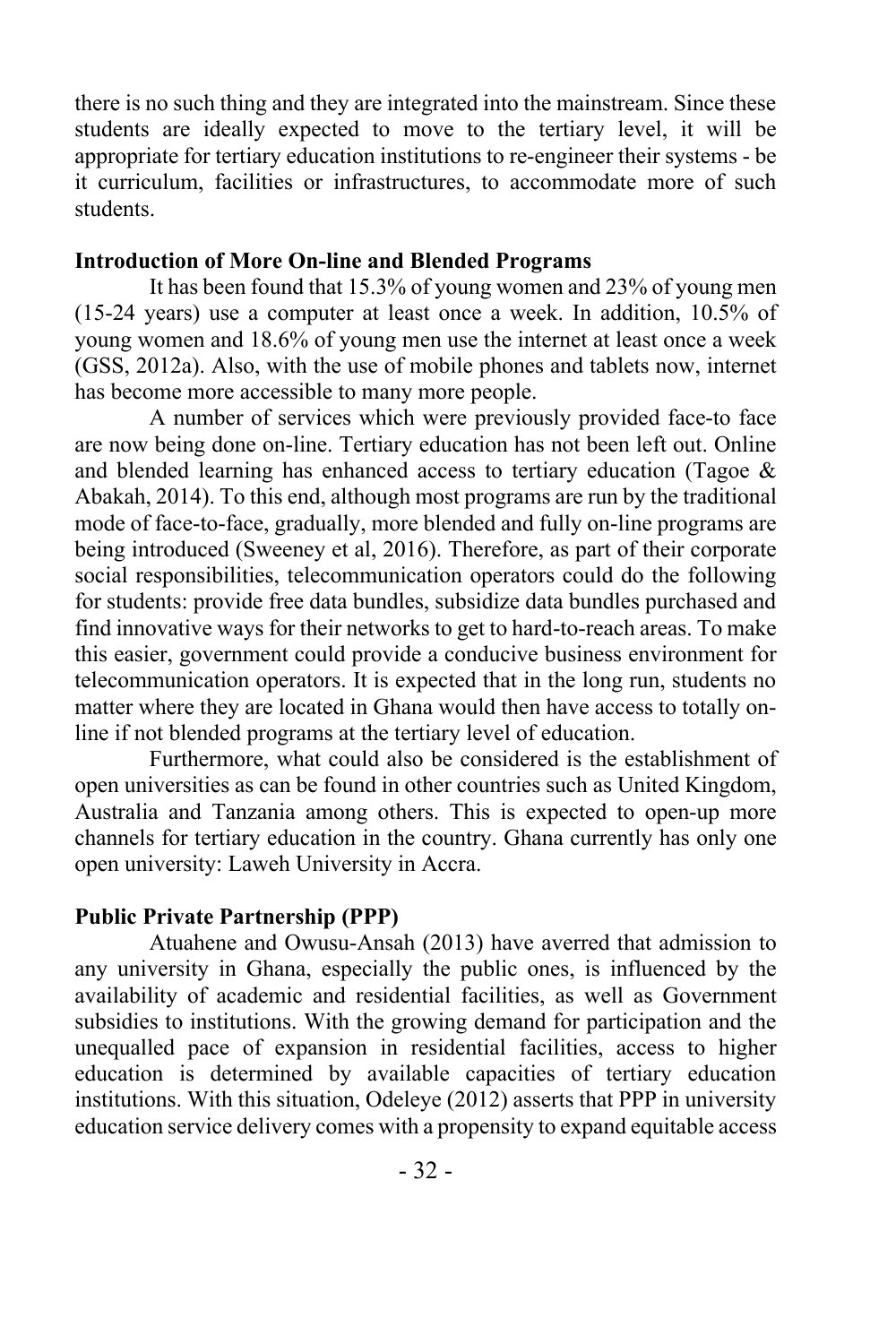to quality education and improving learning outcomes. Odeleye's assertion was affirmed when in 2015 the then Vice Chancellor of the University of Ghana, Professor Ernest Aryeetey avowed that a PPP between the University of Ghana and Africa Integras was going to enable the University realise its long-held vision of building its capacity to welcome more students and also provide modern, world class teaching and research facilities to support these students (University of Ghana, 2015). This is one of the reasons why in recent times, public private partnership (PPP) has been endorsed as being crucial to expanding access to higher education and improving higher education programs' responsiveness to a country's needs (Boye, 2014).

#### **Expansion of the GETFund to Cover Private Universities**

There have been calls by stakeholders to expand the allocations of the GETFund to also include private universities. Professor Kwesi Yankah, the President then of Central University - one of Ghana's private universities, in an address at the Council of Independent Universities (CIU) called on the Government of Ghana to include private universities as beneficiaries of the GETFund-sponsored projects (Appiah, 2016). He added that the Government should consider students of private universities for GETFund scholarships since graduates from these universities also contribute to the country's human capital. Okebukola (2015) has indicated that expanding GETFund allocations to cover private universities will help reduce the cost of education borne by students - thus enhancing the access and success of students, particularly those with economically lessresourced background.

#### **CONCLUSION**

 Ghana has made strides in providing equitable learning opportunities for all citizens at the higher education level yet there is still room for improvement. This paper sought to identify interventions that have been implemented in enhancing equity in tertiary education institutions, identify some gaps which still remain in delivering equitable higher education, and then suggest strategies to close these equity gaps.

 The study realised that the introduction of access courses for people who have non-standard entry qualifications, introduction of part time classes for full-time workers, and increasing the number of private tertiary institutions to make up for the inability of public tertiary institutions to admit all qualified applicants, have gone a long way to enhance access to tertiary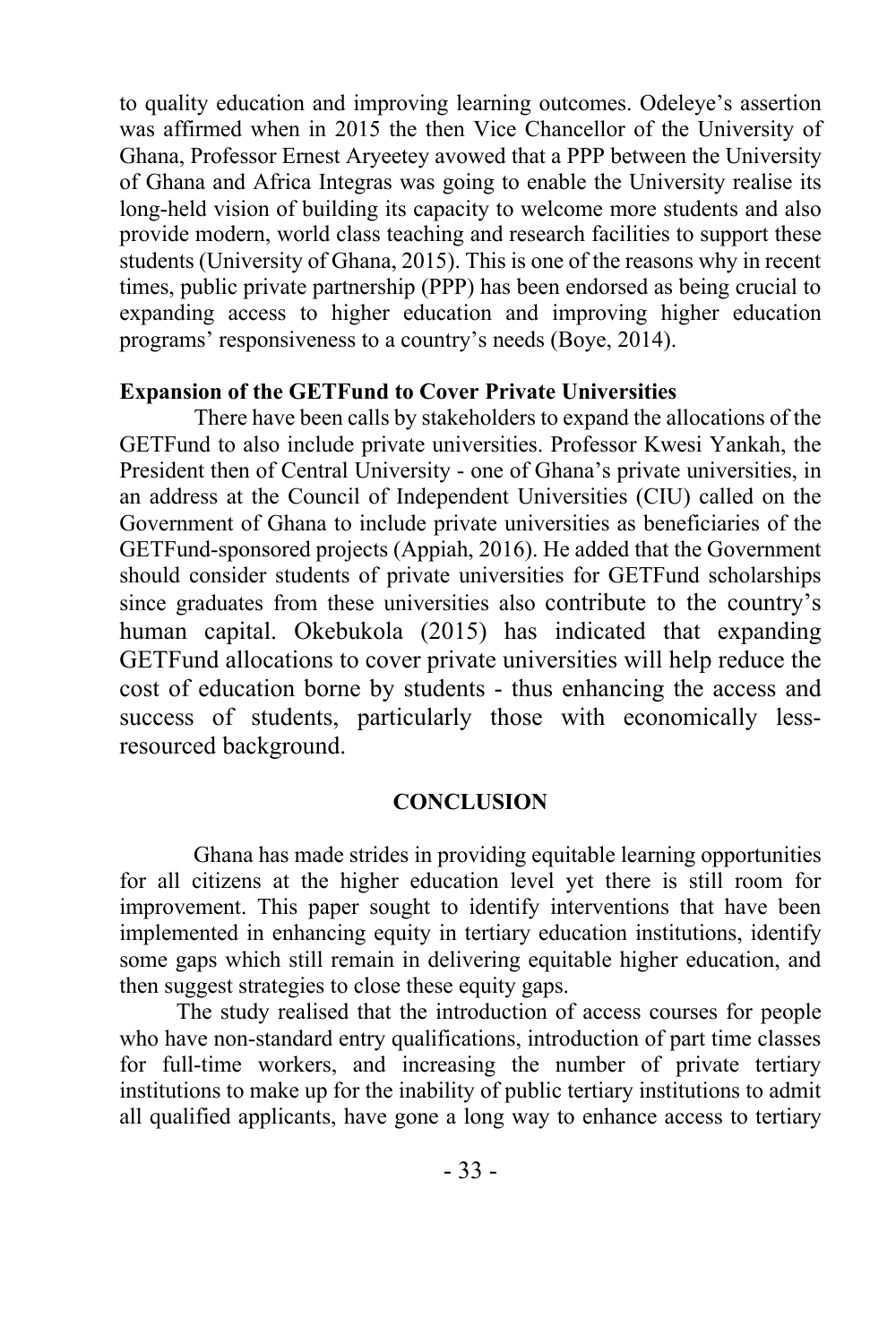education. In spite of these strides made, there are still some gaps that need to be filled in the provision of equitable tertiary education. These gaps include gender-biased admissions - where admissions in various tertiary institutions are skewed against a certain gender, spatial disparity - where people from certain parts of the country are more likely to access and participate in tertiary education than others and the largely unfriendly environment for people with disabilities.

 The study thus recommends that equity in tertiary institutions can be improved by the use of affirmative action for vulnerable groups, practising an inclusive education system, public private partnership, introducing more online and blended programs, and the expansion of GETFund allocations to cover private universities.

#### **REFERENCES**

- Abdul-Kahar, A. D. A. M., & Mahmoud, M. A. (2014). Market positioning of public and private universities: Student's perspective. *Management Dynamics in the Knowledge Economy*, *2*(1), 123-154.
- Adu-Yeboah, C., & Dzama Forde, L. (2011). Returning to study in higher education in Ghana: Experiences of mature undergraduate women. *Research in Comparative and International Education,* 6 (4). www.wwwords.uk/RCIE
- African Higher Education Summit (2015). Tackling gender inequality in higher education institutions in Africa: From affirmative action to holistic approaches. Dakar, Senegal.
- Akplu, H.F. (2016). Private participation in higher education in sub-saharan Africa: Ghana's experience. *International Higher Education*, (86), 20-22.
- Appiah, S. (2016). Include private universities as GETFund beneficiaries Prof. Yankah. https://www.graphic.com.gh/news/general-news/include-privateuniversities-as-getfund-beneficiaries-prof-yankah.html
- Ashigbi, E. Y. (2011). "Limitations to mobility of students with special needs (disability) in Ghana: A case study of the University of Ghana, Legon," MSc Thesis, Kwame Nkrumah University of Science and Technology, Kumasi
- Atuahene, F. & Owusu-Ansah, A. (2013). A descriptive assessment of higher education access, participation, equity, and disparity in Ghana. *SAGE Open*, https://doi.org/10.1177/2158244013497725
- Ayelazuno, J. A. & Aziabah, M. A. (2021). Leaving no one behind in Ghana through university education: Interrogating spatial, gender and class inequalities.
- Barrow, M. & Grant, B. (2019). The uneasy place of equity in higher education: tracing its (in)significance in academic promotions
- Boye, E., & Mannan, M. A. (2014). Bangladesh: Public-Private Partnership in Higher Education (Financed by Asian Development Bank), Asian Development Bank.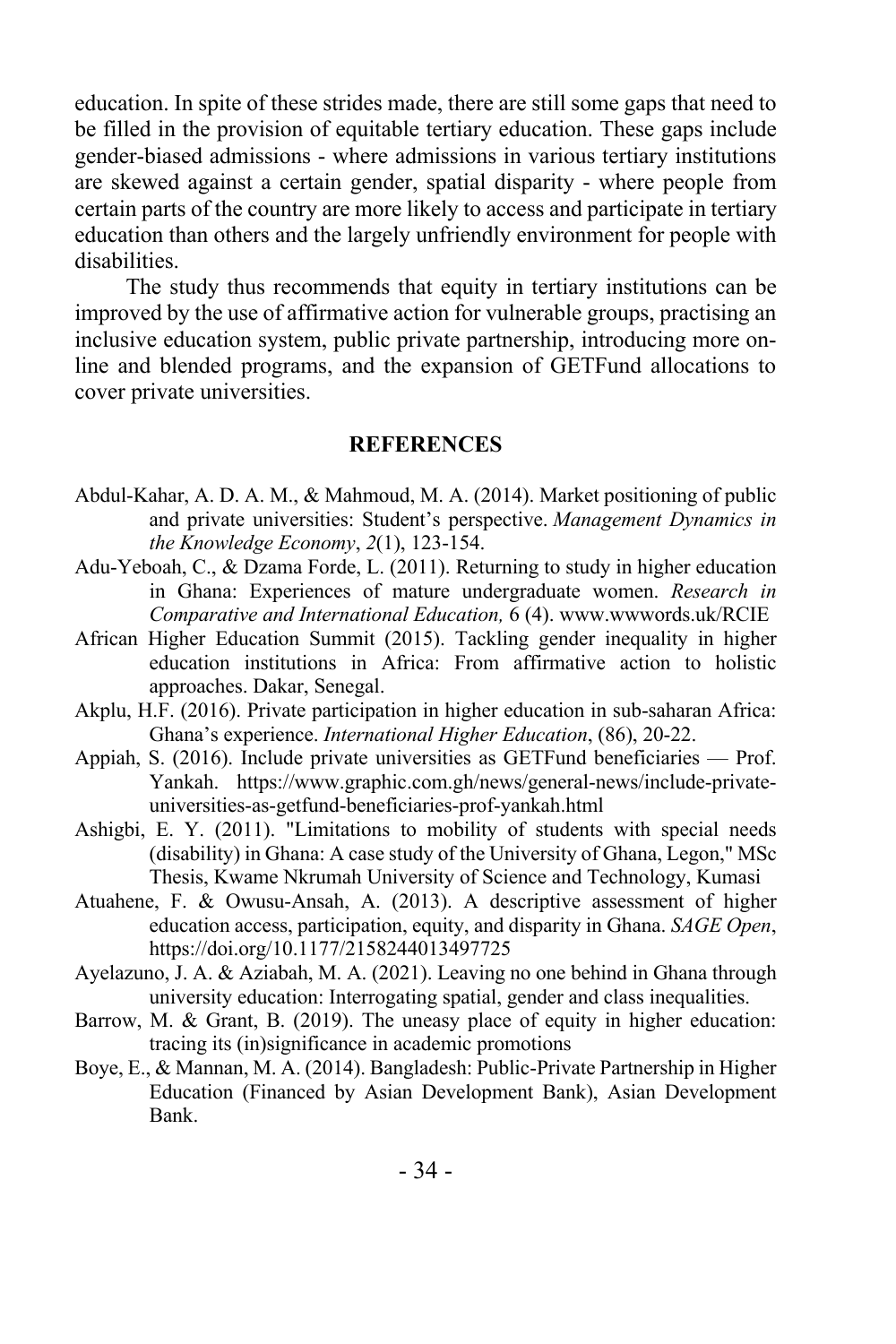- Cloete, N., Bailey, T., Pillay, P., Bunting, I., & Maassen, P. (2011). Universities and economic development in Africa. Wynberg, South Africa: CHET.
- Darvas, P., Gao, S., Shen, Y., & Bawany, B. (2017). *Sharing Higher Education's Promise beyond the Few in Sub-Saharan Africa*. The World Bank.
- Ghana Statistical Service, (2012a). *Ghana Multiple Indicator Cluster Survey with an Enhanced Malaria Module and Biomarker, 2011, Final Report*. Ghana. Statistical Service. http://www.statsghana.gov.gh
- Ghana Statistical Service, (2012b). 2010 *Population & Housing Census, Summary Report of Final Results.* Ghana Statistical Service. http://www.statsghana.gov.gh
- Ghana Statistical Service, (2014). *2010 Population and Housing Census Report, Disability in Ghana.* Ghana Statistical Service. http://www.statsghana.gov.gh
- Ghana Technology University College (2020)**.** Mature Students' Entrance Examination. https://site.gtuc.edu.gh/mature-students-entranceexamination
- Glavin, C. (2017). "Education in Ghana | K12 Academics". *www.k12academics.com*. https://www.adb.org/sites/default/files/project-document/81969/45181- 001-tacr-01.pdf
- Goode, F. (2017). Approaches to Ghana's higher education challenges drawn from the US community college model.
- Kpodoe, I. A., Ampratwum, J., Ntoaduro, A., & Yeboah, F. (2019). Experiences of Students with Visual Impairment in Higher Education in Ghana: Bodily Perspective on Inclusive Education. Journal of Education and Practice. *10*, (18), DOI: 10.7176/JEP
- Kwakwa, P. A., Arthur, E., & Obeng, S. (2012). Demand for Private Higher Education in Ghana: The Case of the Presbyterian University College Ghana, Akuapem Campus. *International Journal of Management Research and Reviews*, *2*(5), 637.
- Martin, M. (2010). Equity and quality assurance: Can they come together? An introduction to the problematic. In M. Martin (Ed.), Equity and quality: A marriage of two minds. 23–35. Paris, France: IIEP.
- Ministry of Education Ghana (2018). Education Sector Analysis 2018 https://www.globalpartnership.org/sites/default/files/2019-05-ghanaeducation-sector-analysis.pdf assessed 28/11/2020
- Morgado, B., Cortés‐Vega, M. D., López‐Gavira, R., Álvarez, E., & Moriña, A. (2016). Inclusive Education in Higher Education? *Journal of Research in Special Educational Needs*, *16*, 639-642.
- Morley, L., Leach, F., Lugg, R., Lihamba, A., Opare, J., Bhalalusesa, E., ... & Mwaipopo, R. (2007). *Working Paper 1: Setting the Scene. March 2007. ESRC-DFID Project on Widening Participation in Higher Education in Ghana and Tanzania: Developing an Equity Scorecard*. Retrieved 17/03/08 from< www. sussex. ac. uk/education/wideningparticipation.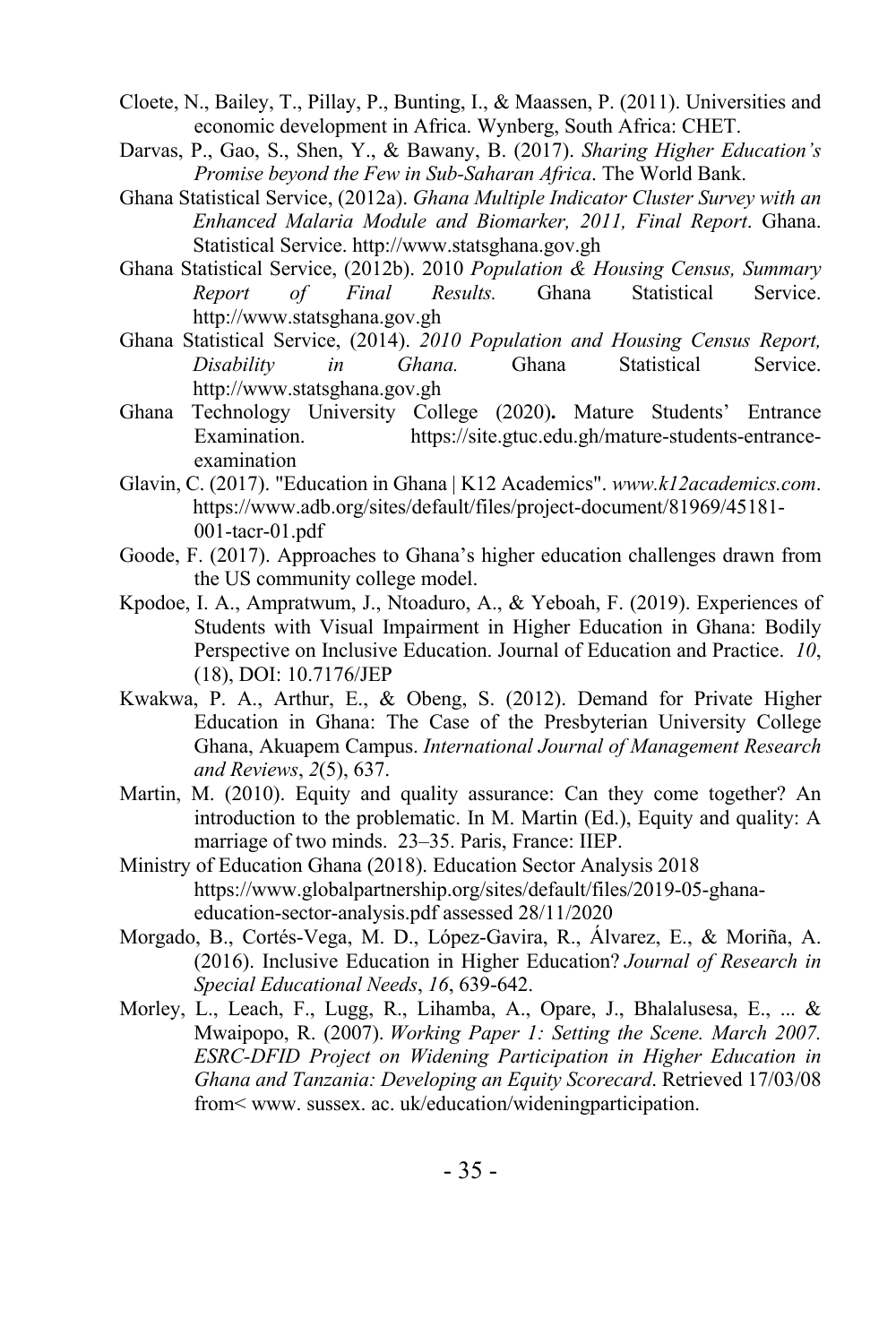- Mullins, L. & Preyde, M. (2013) 'The lived experience of students with an invisible disability at a Canadian university.' Disability & Society, 28 (2), 147–60.
- National Accreditation Board (2018). Number of Accredited Tertiary Institutions in Ghana per Category as of April 2018. http://www.nab.gov.gh/news1/414 accredited-published-tertiary-institutions-as-at-august-2016-summary
- National Accreditation Board (2019). Accredited Public Universities in Ghana. Accra: NAB. http://www.nab.gov.gh/public-universities
- National Accreditation Board (n.d.) Private Tertiary Institutions Offering Degree Programmes. National **Accreditation** Board. http://www.nab.gov.gh/private-tertiary-institutions-offering-degreeprogrammes
- National Council for Tertiary Education, (2014). National Council for Tertiary Education Annual Report 2014, National Council for Tertiary Education.
- National Council for Tertiary Education (2019). Summary of basic statistics on tertiary education institutions 2018/19. Accra: NCTE. Mimeo.
- Odeleye, D. A. (2012). Engineering Public Private Partnerships (PPPs) in University Education Service Delivery in Africa. *Journal of Academic Administration in Higher Education*, *8*(2), 21-30.
- Opoku-Asare, N. A. A., & Siaw, A. O. (2015). Rural–urban disparity in students' academic performance in visual arts education: evidence from six senior high schools in Kumasi, Ghana. *SAGE Open*, *5*(4), 2158244015612523.
- Okebukola, P. (Ed.). (2015). *Towards innovative models for funding higher education in Africa*. Association of African Universities.
- Organisation for Economic Co-operation and Development (2012). Equity and quality in education: Supporting disadvantaged students and schools. https://www.oecd.org/education/school/50293148.pdf
- Republic of Ghana, (1992). Constitution of the Republic of Ghana. https://www.wipo.int/edocs/lexdocs/laws/en/gh/gh014en.pdf
- Republic of Ghana, Ministry of Education, (2013). Draft Inclusive Education Policy. http://www.voiceghana.org/downloads/MoE\_IE\_Policy\_Final\_Draft1.pdf
- Salmi, J. & Bassett, R. M. (2014). The equity imperative in tertiary education: Promoting fairness and efficiency. *International Review of Education / Internationale Zeitschrift für Erziehungswissenschaft / Revue Internationale de l'Education, 60* (3), 361-377.
- Samoff, J., & Carol, B. (2003). From manpower planning to the knowledge era: World bank policies on higher education in Africa'. Paper prepared for the UNESCO forum on higher education, research and knowledge. Paris: UNESCO.
- Segbenya, M., Oduro, G. K. T., Peniana, F., & Ghansah, K. (2019). Proximity and choice of College of Distance Education (CoDE) of the University of Cape Coast for further studies. *International Journal of Educational Management, 33*(5), 1012-1034.
- Senadza, B., Ayerakwa, H. M., & Mills, A. A. (2019). Inclusive education: Learners with disabilities and special education needs in Ghana. https://www.t-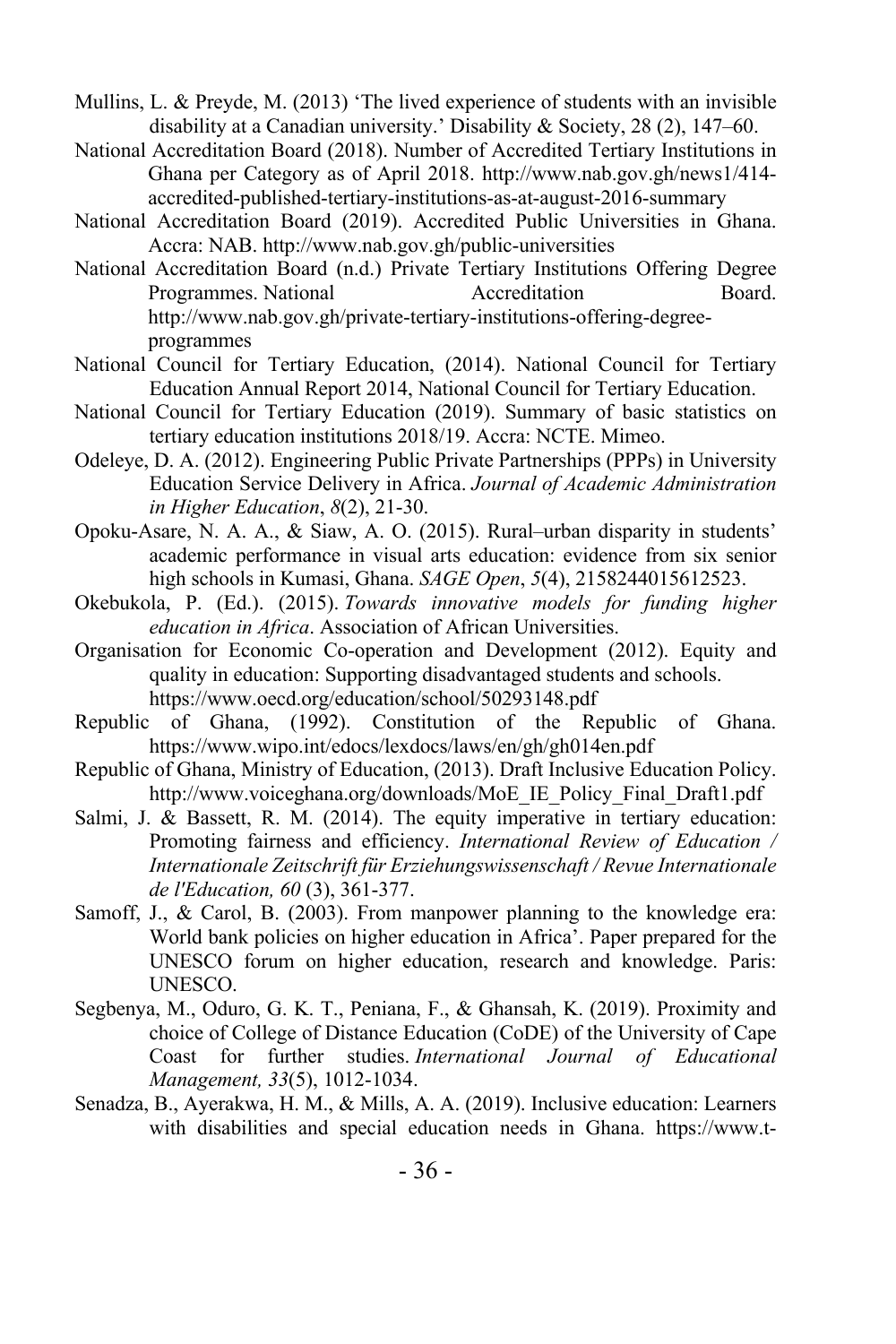tel.org/files/docs/Learning%20Hub/Research%20and%20evidence%20- %20teacher%20education%20in%20Ghana/Final%20Inclusion%20Educat ion%20Report.pdf

- Swanzy, P., Langa, P. V., & Ansah, F. (2019). Ensuring Equity and Inclusion in Higher Education Provision: Ghana's Approach. In *Strategies for Facilitating Inclusive Campuses in Higher Education: International Perspectives on Equity and Inclusion*. Emerald Publishing Limited.
- Sweeney, M. R., Kirwan, A., Kelly, M., Corbally, M., O Neill, S., Kirwan, M., ... & Hussey, P. (2016). Transition to blended learning: experiences from the first year of our blended learning Bachelor of Nursing Studies programme. *Contemporary Nurse*, *52*(5), 612-624.
- Tagoe, M., & Abakah, E. (2014). Determining distance education students' readiness for mobile learning at University of Ghana using the Theory of Planned Behaviour. *International Journal of Education, 10*(1), 91-106.
- Taylor, (2016). Assessing the challenges pertaining to the adoption and implementation of affirmative action and its impact on female empowerment in some selected tertiary institutions in Ghana (Unpublished PhD thesis). University of Ghana.
- Thomson, P. (2013). Romancing the market: narrativising equity in globalising times. *Discourse: Studies in the Cultural Politics of Education*, *34*(2), 170–184. https://doi.org/10.1080/01596306.2013.770245.
- Tudzi, E., Bugri, J. & Danso, A. (2020). Experiences of Students with Disabilities in Inaccessible Built Environments: A Case Study of a Student with Mobility Impairment in a University in Ghana. Scandinavian Journal of Disability Research, *22*(1), 116–126. DOI: https://doi.org/10.16993/sjdr.539
- United Nations Ghana & Civil Society Platform Ghana, (2017). The Sustainable Development Goals (SDGs) in Ghana. How they matter and how we can help. https://www.undp.org/content/dam/unct/ghana/docs/SDGs/UNCT-GH-SDGs-in-Ghana-Avocacy-Messages-2017.pdf
- University of Ghana, (2015). University of Ghana Signs Landmark \$64MM USD PPP Investment Contract with Africa Integras. https://www.ug.edu.gh/news/university-ghana-signs-landmark-64mm-usdppp-investment-contract-africa-integras
- University of Ghana, (2017). Facts and Figures. Public Affairs Directorate, University of Ghana.
- University of Ghana (2019). Policy for Students and Staff with Special Needs: Facilities and Services. University of Ghana Press, Legon. 57, (925).
- Utuka, G. (2008). The emergence of private higher education and the issue of quality assurance in Ghana, the role of National Accreditation Board (NAB). In *Conference 2008, At Victoria University of Wellington, New Zealand*. 1- 15.
- Yusif, H. M., & Ali, B. (2013). Academic performance of less endowed high school students in the Kwame Nkrumah University of Science and Technology. Journal of Science and Technology, *33*(2), 104–117.